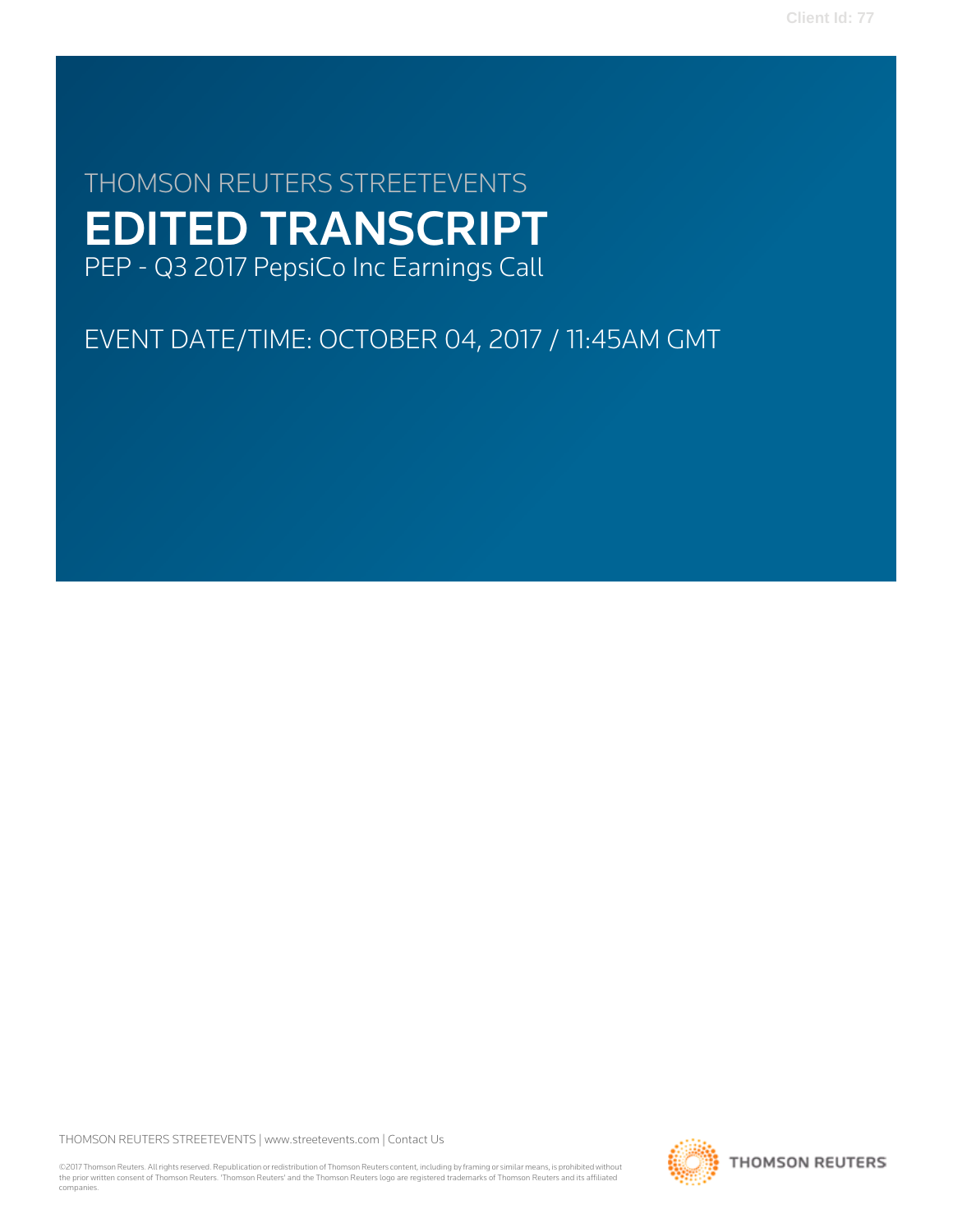### **CORPORATE PARTICIPANTS**

**[Hugh F. Johnston](#page-5-0)** Pepsico, Inc. - Vice Chairman, CFO and EVP **[Indra K. Nooyi](#page-2-0)** Pepsico, Inc. - Chairman and CEO **[Jamie Caulfield](#page-1-0)** Pepsico, Inc. - SVP of IR

# **CONFERENCE CALL PARTICIPANTS**

**[Ali Dibadj](#page-10-0)** Sanford C. Bernstein & Co., LLC., Research Division - SVP and Senior Analyst **[Andrea Faria Teixeira](#page-14-0)** JP Morgan Chase & Co, Research Division - MD **[Bonnie Lee Herzog](#page-7-0)** Wells Fargo Securities, LLC, Research Division - MD and Senior Beverage and Tobacco Analyst **[Bryan Douglass Spillane](#page-9-0)** BofA Merrill Lynch, Research Division - MD of Equity Research **[Caroline Shan Levy](#page-13-0)** Macquarie Research - Senior Analyst **[Dara Warren Mohsenian](#page-8-0)** Morgan Stanley, Research Division - MD **[Eunjoo Hong](#page-5-1)** Goldman Sachs Group Inc., Research Division - MD, Co-Head of the GIR Asian Professionals Network, and Senior Analyst **[Lauren Rae Lieberman](#page-9-1)** Barclays PLC, Research Division - MD and Senior Research Analyst **[Laurent D. Grandet](#page-6-0)** Crédit Suisse AG, Research Division - United States Beverages Lead Analyst **[Mark D. Swartzberg](#page-13-1)** Stifel, Nicolaus & Company, Incorporated, Research Division - MD **[Pablo Ernesto Zuanic](#page-12-0)** Susquehanna Financial Group, LLLP, Research Division - Senior Analyst **[Robert Edward Ottenstein](#page-11-0)** Evercore ISI, Research Division - Senior MD, Head of Global Beverages Research and Fundamental Research Analyst **[Vivien Nicole Azer](#page-8-1)** Cowen and Company, LLC, Research Division - MD and Senior Research Analyst

### **PRESENTATION**

#### **Operator**

<span id="page-1-0"></span>Good morning, and welcome to PepsiCo's Third Quarter 2017 Earnings Conference Call. (Operator Instructions) Today's call is being recorded and will be archived at www.pepsico.com.

It is now my pleasure to introduce Mr. Jamie Caulfield, Senior Vice President of Investor Relations. Mr. Caulfield, you may begin.

#### **Jamie Caulfield** - Pepsico, Inc. - SVP of IR

Thank you, operator. With me today are Indra Nooyi, PepsiCo's Chairman and CEO; and Hugh Johnston, PepsiCo's CFO. We'll lead off today's call with a review of our third quarter 2017 performance and full year outlook, and then we'll move on to Q&A.

Before we begin, please take note of our cautionary statement. This conference call includes forward-looking statements, including statements regarding 2017 guidance based on currently available information. Forward-looking statements inherently involve risks and uncertainties that could cause our actual results to differ materially from those predicted in such forward-looking statements. Statements made on this conference call should be considered together with cautionary statements and other information contained in today's earnings release and in our most recent periodic reports filed with the SEC.

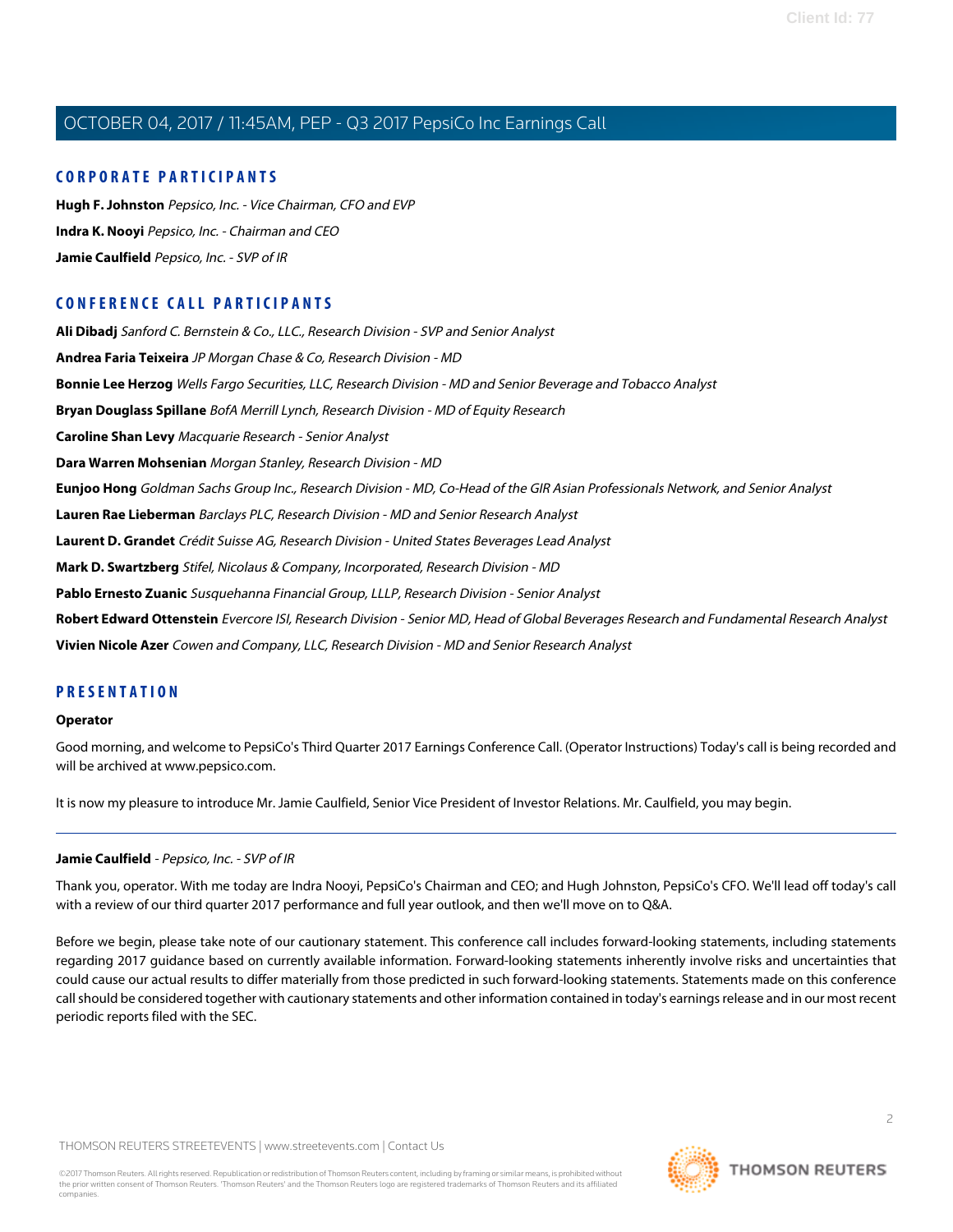Unless otherwise indicated, all references to EPS and operating profit growth are on a core constant currency basis, and all references to free cash flow exclude certain items. In addition, references to organic revenue results on this call exclude the impacts of acquisitions and divestitures, structural changes and foreign exchange translation.

To find disclosures and reconciliations of non-GAAP measures that we use when discussing PepsiCo's financial results, you should refer to the glossary and other attachments to this morning's earnings release and to the Investors section of PepsiCo's website under the Events and Presentations tab.

<span id="page-2-0"></span>Now it's my pleasure to introduce Indra Nooyi.

#### **Indra K. Nooyi** - Pepsico, Inc. - Chairman and CEO

Thank you, Jamie, and thank you all for joining us this morning. We will start off this morning with highlights on the third quarter and a discussion of each of the operating sectors' performances in a little more detail, and then Hugh will cover the full year outlook.

For the quarter, we delivered revenue, operating profit and EPS growth in what continues to be a volatile macro environment. Organic revenue was up 1.7% for the quarter and 2.3% year-to-date, with solid net price realization operating margin expansion in most of the sectors.

Although we have moderated our full year organic revenue growth outlook, we now expect full year core EPS of \$5.23, which is 2 percentage points or \$0.10 higher than our previous expectation. This improvement is being driven by the strength of our year-to-date results, coupled with an improved outlook on foreign exchange impact.

Each of our operating sectors' performance came in on or ahead of expectations, with the numbers showing sequential top line acceleration, with the exception of our North American Beverages business, where net revenue and operating profit declined. So let me start with that.

While North American Beverage performance was below our expectations, I will tell you upfront that the issues are temporary and we believe we have taken the necessary actions to improve the performance of this business beginning in Q4.

So what happened? From an industry perspective, weather was comparatively negative, both temperature and precipitation, following record hot summers in 2015 and '16. And there was a marked slowdown in the c-store channel in Q3. Now given this as a background, our performance did lag the industry, no question about it.

First, Gatorade, which accounts for approximately 1/5 of our Q3 volume, declined following 2 sequential years of terrific Q3 growth. In fact, Q3 volumes were up a total of 18% over 2015 and 2016. Relative to other beverage categories, this is one that is both much more sensitive to weather and more exposed to the c-store channel. So the broader weather and c-store industry themes I've just mentioned had an outsized impact on Gatorade.

Second, we underperformed the industry in carbonated beverages. This summer, we directed too much of our media spending and shelf space to new low-calorie, much smaller brands at the expense of our Pepsi and Mountain Dew trademarks. While our plans for the summer were consistent with our continued and deliberate strategy to transform our beverage portfolio, clearly, we redirected some big brand space to these new products as opposed to focusing on new incremental space.

We view both of these conditions as temporary and not structural, and we fully expect top line performance to improve in the coming quarters. We have a good handle on what happened, and we are making immediate adjustments to get the business back to growth. We are stepping up marketing spending on Pepsi and Mountain Dew, including our Zero and low-calorie products under these trademarks.

We are reallocating and securing incremental shelf space in this place for our existing and new products to drive better overall velocity. We are tweaking our consumer communication with sharper brand messaging on pack at point of sale and through traditional social and digital media.

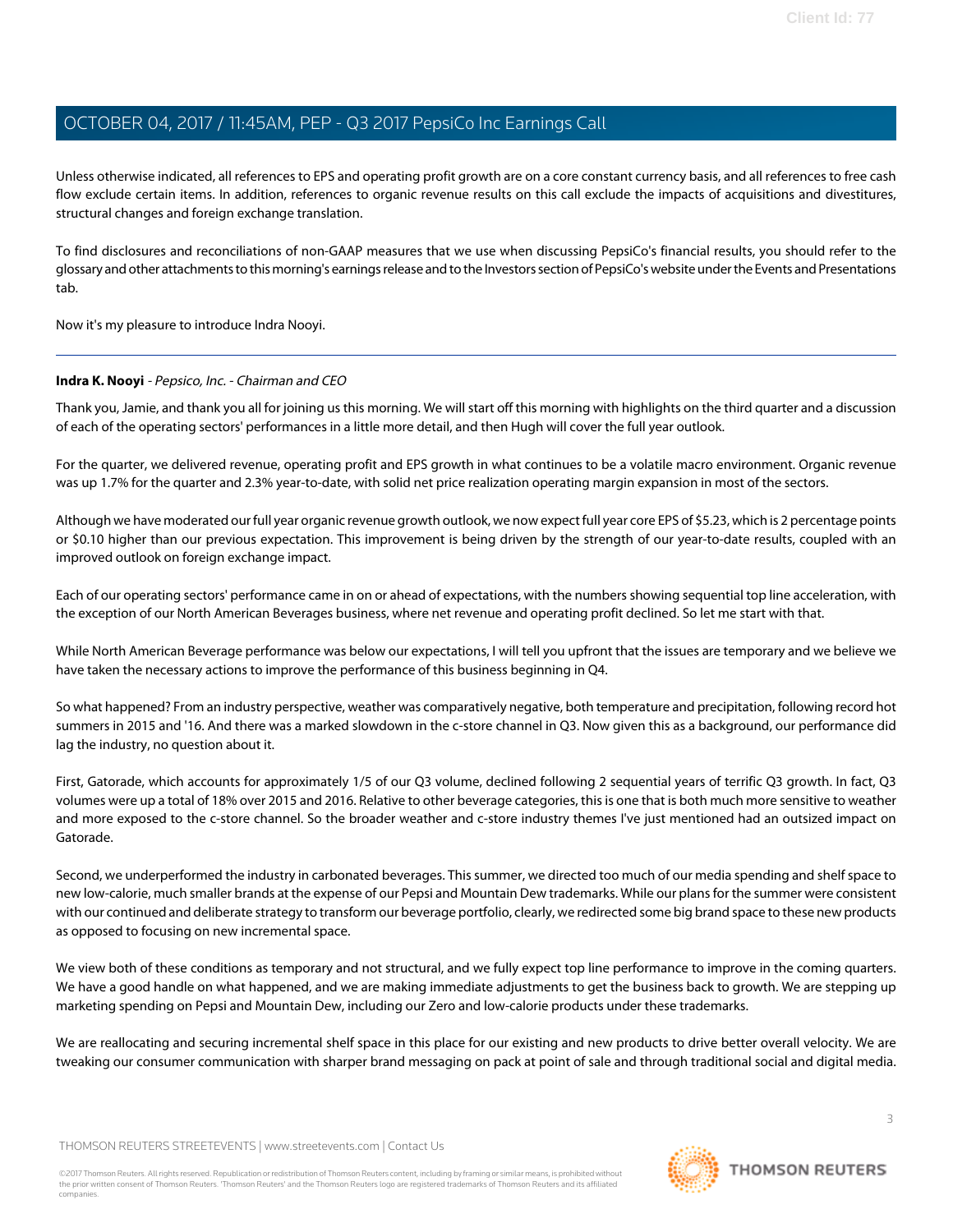We have more innovation directed at our biggest trademarks, including low- and no-calorie products that will hit the market starting in early 2018. And we're executing our programs responsibly to ensure that we are driving profitable growth.

With the expected improved top line, we also expect improved profit performance as we realize both mix and scale benefits from the improved sales trajectory.

To be clear, our beverage transformation initiatives over the longer term have been very successful in shifting our mix to faster-growing subcategories and providing more low and zero-sugar options. Since 2010, we have increased our mix of noncarbonated beverages by 7 percentage points.

Over the decades, we have established and maintained leadership positions in many of the most attractive noncarbonated categories, and we have successfully introduced many offerings that appeal to consumers' increasing demand for 0 and low-calorie offers. So make no mistake about it, we remain squarely on strategy, and having made a few course corrections, expect NAB to return to growth in the coming quarters.

Moving on to Frito-Lay North America, we had another quarter of very strong results, with a good balance of volume growth, net price realization, operating margin expansion. We feel very good about the business with innovation, pricing, execution and market share performance all on target. We are particularly pleased with the continuing strength in organic sales growth, which is being fueled by effective price-pack management and innovation backed by great marketing.

Take Cheetos as an example. We drove 6% net revenue growth for the trademark in Q3 with new products, such as Cheetos Paws, Jalapeño Cheetos and our Simply line, and Mac n' Cheetos also contributing to the growth. The innovation was well-supported by creative consumer engagement that included our award-winning Cheetos virtual museum campaign that asks, "What do you see in your Cheetos?" The program garnered 100,000 online consumer submissions and countless earned media impressions.

Ruffles, which grew that revenue 11% in the quarter, benefited from innovations such as Spicy Jalapeño Ranch and Flamin' Hot that appeal to consumers' increasing desire for both flavors. And beyond our largest trademarks, we saw impressive double-digit net revenue growth in premium and Better For You offerings such as SunChips, Smartfood popcorn and Miss Vickie's, and in our variety multipack that provide a great assortment of our top brands in convenient single-serve packages.

At Quaker Foods North America, we are pleased with the sequential acceleration in organic volume, organic revenue and core operating profit performance, and we continue to feel positive about the trends in the business. Our activations of portable breakfast innovation, namely Breakfast Flats launched in 2016 and Breakfast Squares that were launched in the first quarter, are yielding positive results.

And our second quarter launch of Overnight Oats Cups, capitalizing on the growing trend of preparing chilled oats using a variety of healthy ingredients, is also gaining traction with consumers. Taken together, our innovation and other programming drove mid-single-digit volume growth in our base oatmeal portfolio.

To wrap up North America, I'm pleased to report that year-to-date through the third quarter, we generated more retail food and beverage revenue growth in the United States measured channels than all other 5 billion plus manufacturers combined. And in the third quarter, Frito-Lay, on a stand-alone basis, was once again the #1 contributor to total U.S. food and beverage retail growth among all 5 billion plus manufacturers.

Turning now to our sectors outside North America. In Latin America, we continue to see very challenging macroeconomic conditions and geopolitical instability, which dampened consumer spending. As we enter our fourth quarter, the devastating impact of the Mexico earthquakes and the hurricanes in the Caribbean and Puerto Rico are clearly adding to these challenges.

Within this context, our businesses in the region performed well in the third quarter, posting 5% organic revenue growth. Mexico, our largest market in the region, had high single-digit organic revenue growth, while Brazil grew organic revenue mid-single digits.

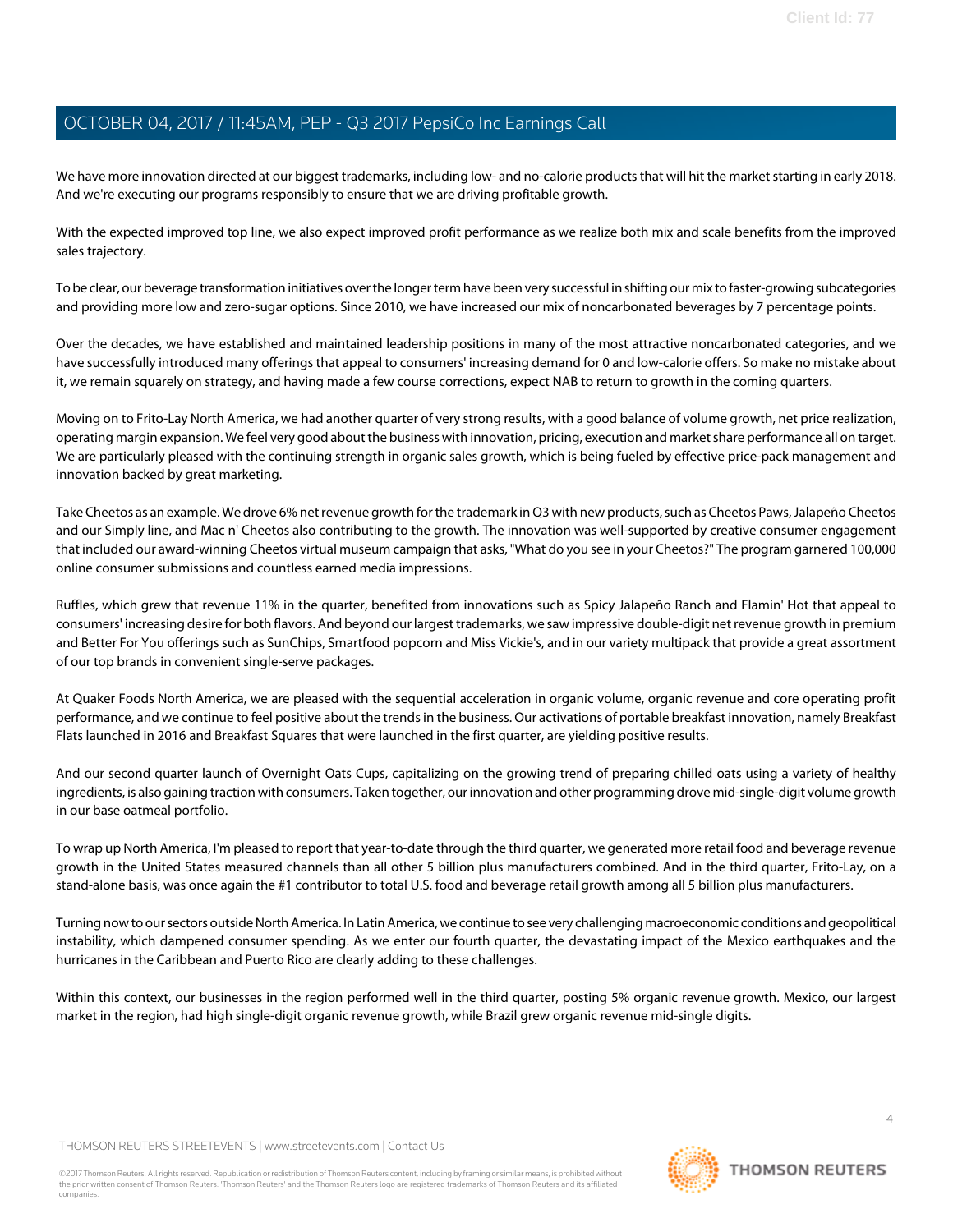Similarly, we have continued to experience macro challenges in a number of markets throughout our Asia, Middle East and North Africa segment, including the significant currency devaluation in Egypt and the economic impact in a number of markets across the Middle East stemming from persistently low oil prices.

However, we have been adjusting our business to address these challenges. We are pricing to cover the increased cost of doing business and we are going more aggressively after productivity to reduce our overall costs. As a result, we saw a noticeable improvement this quarter as AMENA delivered 9% organic revenue growth driven by double-digit organic revenue growth in China, Pakistan, Philippines, Egypt.

And turning to Europe and Sub-Saharan Africa, we had very good results across the region, with organic revenue growth in each of our top 4 markets, along with 6 of the next 7 key markets; and a sequential acceleration overall, which translates to margin expansion and 12% core constant currency operating profit growth. Organic revenue growth was well balanced across snacks and beverages, which grew single digit and mid-single digit respectively, driven by strong product innovation and in-market executions.

Russia, our largest market in the region, had mid-single-digit organic revenue growth and very strong operating margin improvement. Among our other key markets, we delivered double-digit organic revenue growth in Turkey; mid-single-digit organic revenue growth in France, Poland and Germany; and low single-digit organic revenue growth in the U.K.

Now as we mentioned last quarter, across our businesses, we are pleased with the progress we are making in the e-commerce channels. And I say channels, plural, because we're addressing growth opportunities across e-grocery, pure-play, urban grocery delivery, direct-to-business and direct-to-consumer models. Our success is underpinned by the significant investments we've made in attracting talents to and building capabilities in our dedicated global e-commerce business unit.

So today, we have a team of roughly 200 e-commerce professionals supporting our businesses to capture growth in the rapidly emerging e-commerce channels. It's made up of seasoned e-commerce and tech professionals, combined with our best entrepreneurial talent from within PepsiCo. And we are managing this unit more like a tech company than a traditional CPG, from how and where they work, to the risks they can take, to how they are compensated. And we continue to fortify and enhance the full suite of capabilities that we believe will enable us to win in these channels, from data analytics to specialized e-commerce supply chain knowhow.

Importantly, we're increasingly collaborating with our retail customers to make our e-commerce capabilities yet another point of differentiation in our value-added relationships with them. For example, using big data and predictive analytics to shape real-time marketing messages, dynamic merchandising and tailored offers. Our team is enabling us to drive greater purchase instrumentality and higher basket size for our customers online.

As a result of these efforts, we have a business that's approximately \$1 billion in annualized retail sales, with impressive growth in key e-commerce markets. For example, this year, our e-commerce retail sales are projected to be up 80% in the United States and nearly double in China. In many cases, our online share exceeds our offline share, and we are gaining online pretty much across the board. While overall penetration of food and beverage remains relatively low compared to most of the categories, it is growing fast and its development is sure to be highly dynamic. And we believe we are well positioned to win in this space.

Despite the many macro challenges, we continue to feel good about the state of our business. The fundamentals we've been focusing on and discussing with you remains solidly intact. We have a leading product portfolio and deep capabilities. We continue to drive growth and product innovation, exceptional marketing and marketplace innovation. We continue to transform our portfolio to capitalize on evolving consumer trends, and we have a robust productivity agenda that is enabling us to continue to invest in the business while delivering attractive earnings growth.

And finally, this quarter demonstrated that the PepsiCo portfolio does have the capacity to generate top line and bottom line growth even in the occasional quarter where we see a downturn in a particular sector. And it is the resilience of the portfolio that is also enabling us to increase our earnings outlook for the year.

With that, let me turn the call over to Hugh. Hugh?

THOMSON REUTERS STREETEVENTS | [www.streetevents.com](http://www.streetevents.com) | [Contact Us](http://www010.streetevents.com/contact.asp)

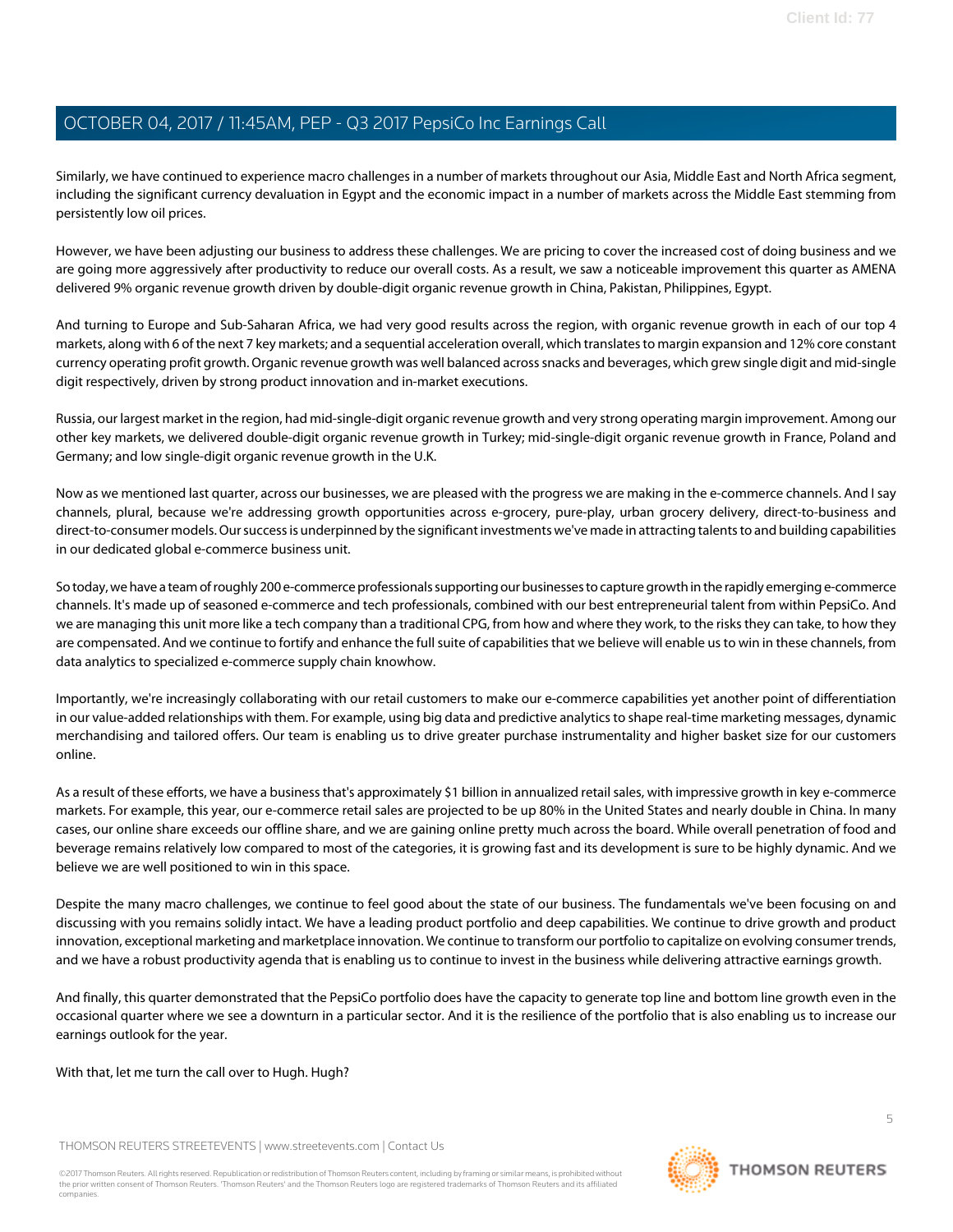#### <span id="page-5-0"></span>**Hugh F. Johnston** - Pepsico, Inc. - Vice Chairman, CFO and EVP

Thank you, Indra, and good morning, everyone. Turning to guidance. We expect our full year organic revenue growth to approximate the 2.3% rate we have achieved through the first 3 quarters. We expect core constant currency EPS to grow 9%, a 1 percentage point increase compared to our previous guidance.

Based on current market consensus rates, foreign exchange is expected to negatively impact both full year reported net revenue and EPS by approximately 1 percentage point, which compares to the previous market estimates of 2 points.

So as a result of the improved outlooks for both core constant currency EPS growth and foreign exchange, we now expect core earnings of \$5.23 per share.

In terms of other key considerations and assumptions embedded in our full year outlook, we continue to expect low single-digit raw material inflation, driven both by an increase in our basket of commodities and some pressure from transaction ForEx. We continue to expect core operating margin expansion fueled by our productivity programs. Our productivity programs are on track to achieve our annual \$1 billion target. And we continue to expect our core effective tax rate to be approximately 24%.

Turning to cash flow. We expect to continue to generate strong cash flow and to exercise discipline over capital allocation with prudent reinvestment in the business, and the majority of our free cash flow, excluding certain items, to be returned to shareholders through dividends and share repurchases.

So for 2017, we continue to expect approximately \$10 billion in cash flow from operations, net capital spending of approximately \$3 billion, approximately \$7 billion in free cash flow, excluding certain items. Cash dividends of approximately \$4.5 billion.

Recall that we previously announced a 7% increase in our quarterly dividend that began with the June payment. This represents the 45th consecutive year in which we have increased our dividend and share repurchases of approximately \$2 billion.

Finally, as you update your models, I'd like to highlight the following 3 items as they relate to the fourth quarter. We are lapping the 53rd-week from 2016 and expect our reported revenue to be negatively impacted by 3 percentage points, we estimate the impact of the recent natural disasters to negatively impact EPS by approximately 3 percentage points and we expect sequential improvement at our North American Beverage business.

With that, we are ready to take the first question.

#### **QUESTIONS AND ANSWERS**

#### <span id="page-5-1"></span>**Operator**

(Operator Instructions) Our first question comes from Judy Hong with Goldman Sachs.

**Eunjoo Hong** - Goldman Sachs Group Inc., Research Division - MD, Co-Head of the GIR Asian Professionals Network, and Senior Analyst

So Indra, I guess I just wanted to get a little bit more color just in terms of North America. Clearly, you've seen some volume pressure in the quarter, maybe a little bit more details around the brand performance in terms of how much volume was down across your brand. And then I think you talked about some of the challenges from a weather and c-store traffic perspective, but maybe talk a little bit more about the competitive backdrop, because it does seem like there's some small brands that are gaining share, maybe there's a little bit better execution from your key competitors, so if you could just talk through those issues.

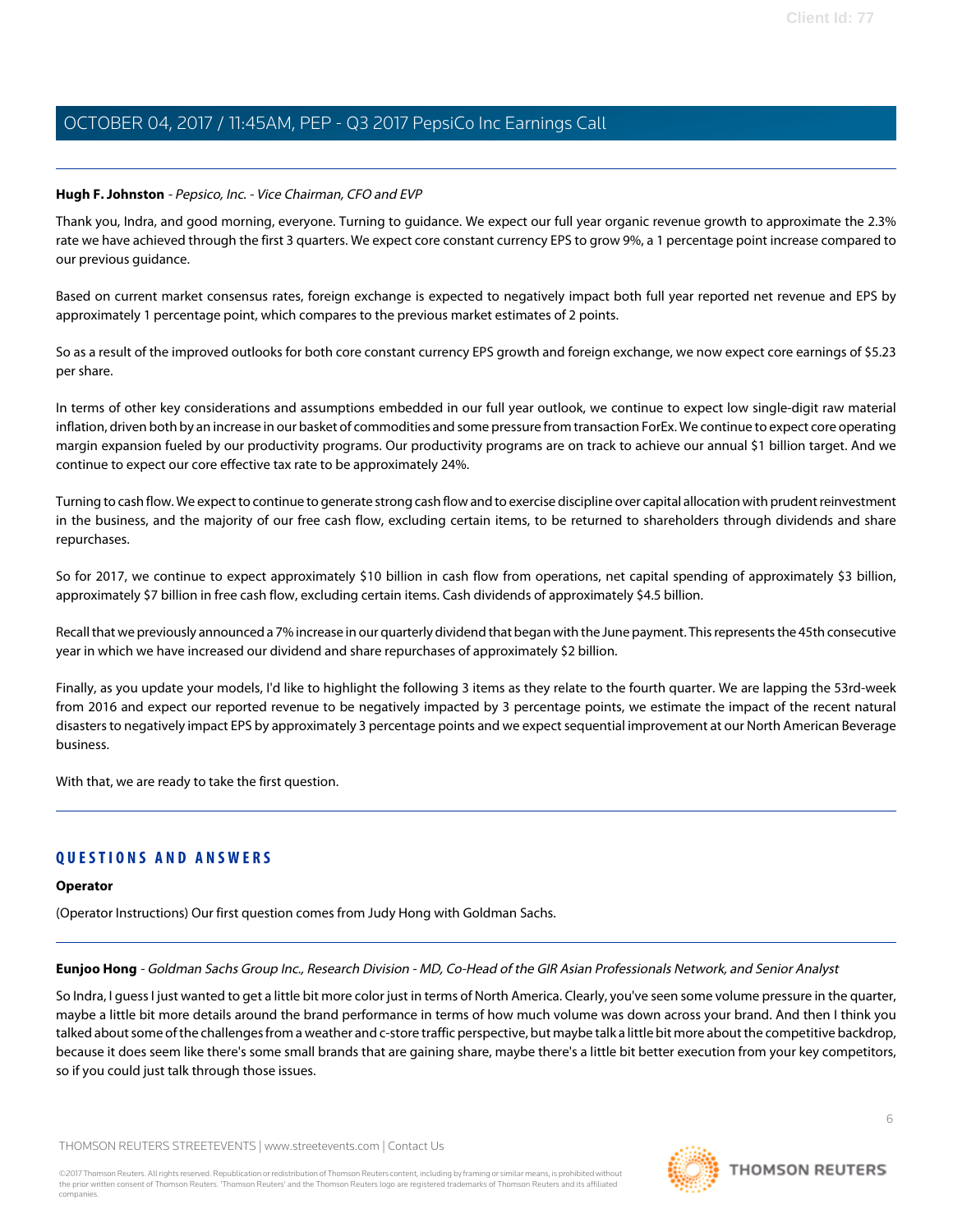#### **Indra K. Nooyi** - Pepsico, Inc. - Chairman and CEO

Look, we have gone deep on the business to understand what is environmental factors that contributed to our performance and what is our own execution aspects that contributed to performance. And I'd tell you that, roughly speaking, my assessment is about 70-30 in terms of what the weather, the precipitation, the -- what the c-store slowdown caused to the business and what we could have done differently. And as I said in the script, Judy, Gatorade is a big part of our business, and we were lapping 18% over 2015 and '16. And with a slowdown of c-stores -- c-store traffic and the weather patterns in Q3, clearly, Gatorade was impacted because the weather has an outsize impact on Gatorade. That was the first one. The second is CSDs. We've been embarking on a deliberate strategy to shift the portfolio to lower-calorie offerings, and they tend to be more noncarbonated beverages. And that's why we shifted about 7 points of the portfolio to noncarbs. We have a lot more low-calorie and 0-calorie innovation in CSDs. And we actually have it even under the big brands, the Pepsi and the Mountain Dew brands. So what we're going to be doing going forward is taking the big brands and doing a lot more low-calorie and 0-calorie offerings under that brand. So I tell you if I looked at this quarter, the only 2 that we need to focus on is getting Gatorade back to growth, which we're already beginning to see, and tweaking our advertising spending against Pepsi and DEW. The thing to be very careful about is we are focused on responsible growth. During the quarter, as we saw the trends, we very quickly hit a promotional level and tried to drive growth. And we tried our best not to do that because we think that once you go down this promotional spiral, it's never-ending. So our team is focused on profitable growth, responsible growth. And we are all focused on getting CSD trademarks and Gatorade back to growth.

#### **Operator**

<span id="page-6-0"></span>Our next question comes from Laurent Grandet with from Credit Suisse.

#### **Laurent D. Grandet** - Crédit Suisse AG, Research Division - United States Beverages Lead Analyst

Really, I mean, I like to ask you about, I mean, specifically the -- I mean, more structural issues, I mean, of the CSD the business. I mean, it seems like, I mean, Coke is getting shares. Clearly, the competition would be higher next year as, I mean, your competitor would be fully refranchised. What do you think about what's happening really in the marketplace, I mean, against your key competitors? And how you think you will be able to turn this business around? I'm thinking more about the CSD business here. I know you said that you will spend more in A&M, but in terms of operating more in the business would be interesting to understand.

#### **Indra K. Nooyi** - Pepsico, Inc. - Chairman and CEO

Okay. So let me give my comments, and then Hugh step in with yours. I actually believe ownership of the bulk of the bottling system is an advantage because you can actually do 2 things. One, you can flex them quickly and second is that you're going to extract more productivity from a bigger base. So I actually believe it's the good thing. During a period when a refranchising is going on, what happens is that you have funds that you can use to deploy against the market. But that is a temporary situation, that is going to get exhausted very soon. So we have to be careful that while the marketplace might have extra funding during a refranchising activity, we don't overreact by hitting a promotion lever to get short-term volume in the business. Having said that, what are the structural issues we see? One, we see a continued decline in full-sugar beverages. We see consumers shifting to low-calorie and 0-calorie beverages. And we do see a lot of little competitors coming into the marketplace with interesting new beverage offerings, some of which stick, many of them don't stick. So what we have to do is create an entity within our company that does smaller brands, but smaller brands that stick and grow into medium size and bigger brands, we have to create that capability, which we are doing. And second is that the big lesson from Q3 is that it's an and game, not an or game. When we launch new products, we have to go for new shelf space. The core shelf space, especially in c-stores for the big brand, we have to protect the hell out of it, and that's what we're going to do. And Hugh, do you want to add anything to it?

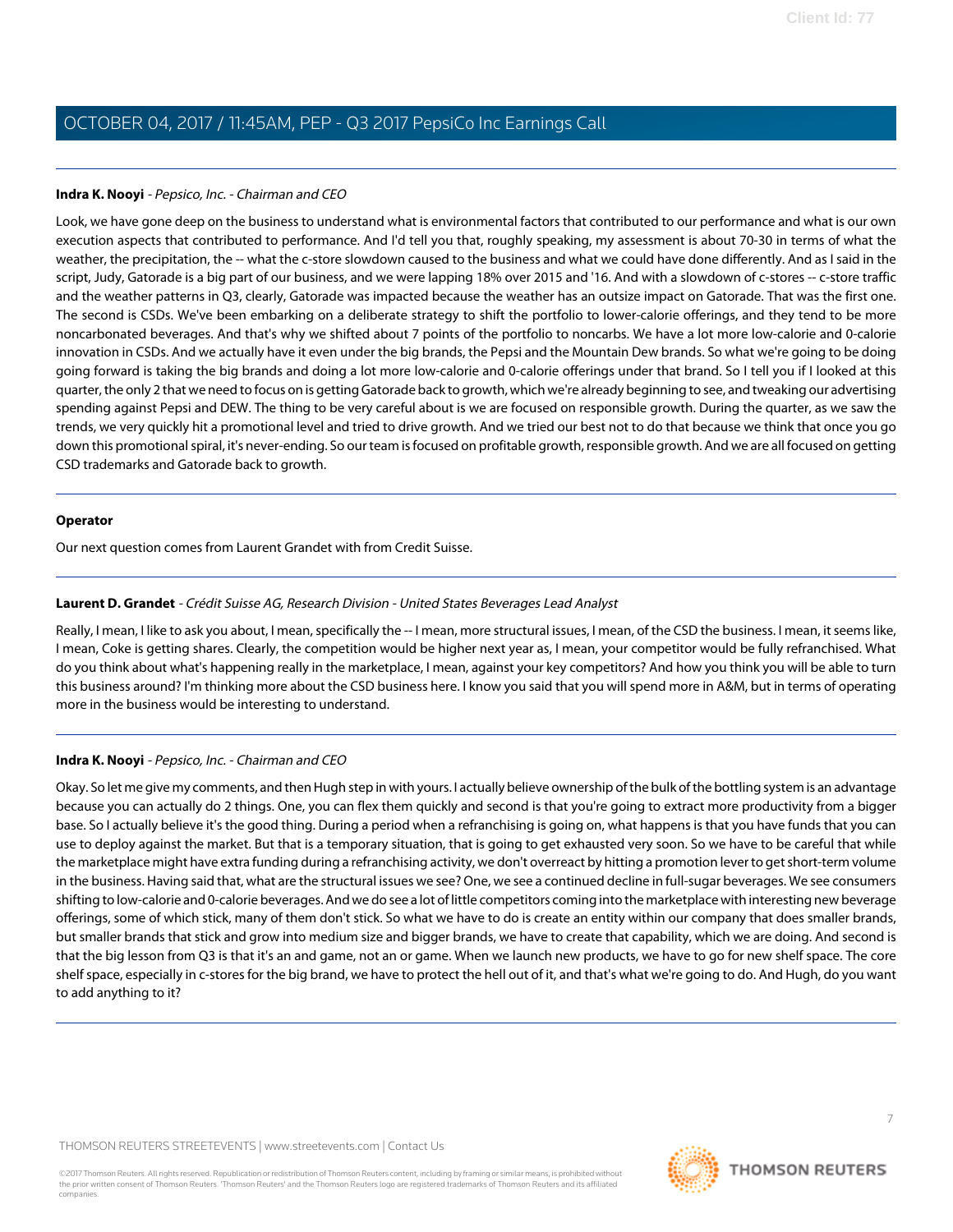#### **Hugh F. Johnston** - Pepsico, Inc. - Vice Chairman, CFO and EVP

I think you've captured it well. The only thing that I would add is there clearly is going to be a competitive difference between the way our primary competitor is going to market and the way we are. As Indra said, we think our strategy is the right one for all the reasons that are mentioned. And in addition to that, we think that, that structure of the industry will lead to healthy competition, not destructive competition. So I think we're positioned well to see a healthy competitive environment. The consumer change is going to continue to be more towards lower-calorie options and because of our investments in R&D, we think we're advantaged to capture those consumers as they move into the healthier options.

#### **Indra K. Nooyi** - Pepsico, Inc. - Chairman and CEO

But you know, Hugh, it's also safe to say that, as a leadership, we are focused singularly on value creation, shareholder value creation. And we spot trends and if we think if we have to make changes in our business, we'll do that. So at this point, we think our strategy is the right strategy.

#### **Operator**

<span id="page-7-0"></span>Our next question comes from Bonnie Herzog with Wells Fargo.

#### **Bonnie Lee Herzog** - Wells Fargo Securities, LLC, Research Division - MD and Senior Beverage and Tobacco Analyst

I guess I was just hoping you could drill down a little more on your full year guidance and really what has changed now that you expect to deliver the 9% EPS growth despite your top line being slightly weaker. I know, Indra, you touched on top line for your North American Beverage business improving, so I'm trying to think about that relative to what your expectations are for Frito revenue. And then, I guess, I'm really still unclear what the levers are that you can pull to drive the faster EPS growth in light of a more difficult cost environment. And then maybe if you could just touch on what drove the sharp reduction in your corporate expense line in the quarter, what that was from and then how much more of an opportunity there could be for further reduction.

#### **Indra K. Nooyi** - Pepsico, Inc. - Chairman and CEO

Go ahead, Hugh.

#### **Hugh F. Johnston** - Pepsico, Inc. - Vice Chairman, CFO and EVP

Yes, Bonnie, happy to answer that. Two factors, right? It's not being driven by aggregate revenue and it's not being driven by tax rate. As we noted, the tax rate is the same. Two primary factors. Number one is cost. We're expecting now to come in a little bit better than we have previously forecast. And number two, we expect the mix of business to be a little bit more profitable and a little better. And those 2 factors gave us about an extra point of EPS growth.

#### **Indra K. Nooyi** - Pepsico, Inc. - Chairman and CEO

And in terms of overall cost management, we put in place a Smart Spending program about 1 year ago. And as the months go by, we just get better at being smarter and smarter with Smart Spending. And what you're seeing, because we're right here in corporate, we drive Smart Spending very, very seriously, and that's where you're seeing the reduction in corporate costs.

#### **Operator**

Our next question comes from Vivien Azer with Cowen and Company.

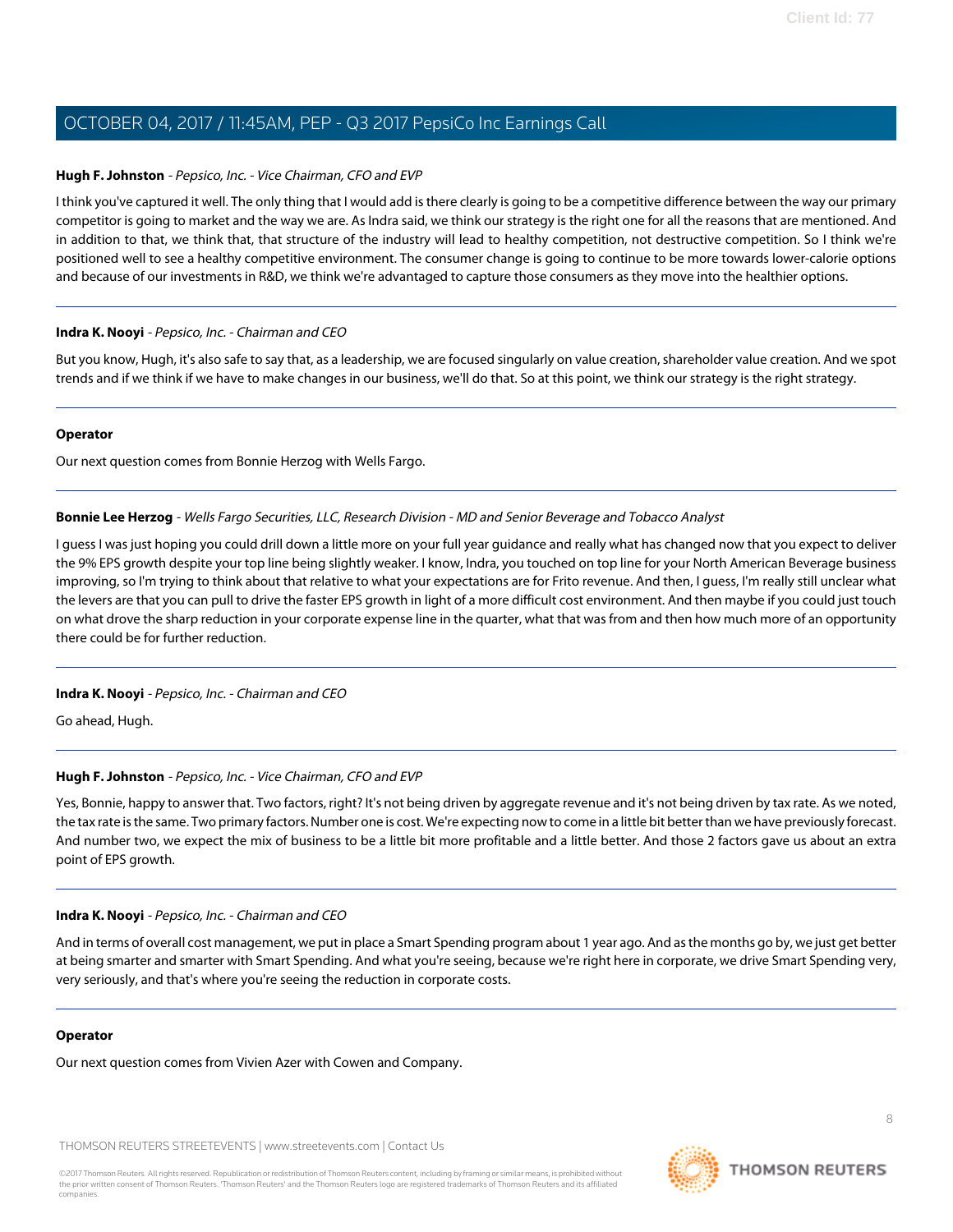#### <span id="page-8-1"></span>**Vivien Nicole Azer** - Cowen and Company, LLC, Research Division - MD and Senior Research Analyst

Indra, I was hoping we could touch on c-store again, please? I appreciated your comments on the channel sluggishness and the impact that's having on your beverage business. But it does seem like there's a disconnect. And specifically, that while beverages are under pressure, your salty snacks business actually looks to be outperforming pretty materially in that channel. So if you could address that divergence, that would be helpful.

#### **Hugh F. Johnston** - Pepsico, Inc. - Vice Chairman, CFO and EVP

Yes, I'm happy to answer that one, Vivien. A couple of things going on there. One, Frito-Lay really does have a wonderful balance of core products and great execution this year, and that's certainly helping us in the convenience store channel. And the truth is, Frito-Lay is actually bucking what's a broad trend of challenges across most products in that channel. In terms of what's driving the channel, volumes are down a little bit across the board and c-store, pricing is up a little bit. Three biggest factors in challenging the channel traffic: number one, gas prices were up particularly in the latter half of the third quarter; number two, construction was down a little bit during the course of the summer and that negatively impacted traffic; and number three, we didn't get the heat first this summer in late July and August that we had seen in the previous 2 summers, and that negatively impacts the channel.

#### **Operator**

<span id="page-8-0"></span>Our next question come from Dara Mohsenian with Morgan Stanley.

#### **Dara Warren Mohsenian** - Morgan Stanley, Research Division - MD

So if we look at the year-to-date results or your full year guidance, it looks like, versus years past, we're seeing low organic sales growth, weaker gross margin trends to get to that very solid 9% core EPS growth. So clearly, you're relying more on SG&A leverage and cost cutting. So just a couple of questions off that. First, Hugh, is there something that's changed from an SG&A or cost-control standpoint, where this improved pace of SG&A leverage [take] to you longer term? Or is it more isolated to this year and some of the Smart Spending Indra mentioned? So just trying to understand if that changing trend is something that can get you to longer term. And then second, Indra, you obviously made comments on the beverage business and reinvestment in Q4 and theoretically within the next couple of quarters. Given the overall top line slowdown in the industry pressure points, is there greater reinvestment in your mind that's needed back behind the business, beyond just Q4 in light of the difficult industry environment and just that pressure of the typical earnings algorithm you've been able to deliver historically?

#### **Indra K. Nooyi** - Pepsico, Inc. - Chairman and CEO

I'll answer the second answer, and then, Hugh, you should take the first one and talk about what's changed. I think that the thing to be careful about is not just the reinvestment, it's how much and in what. It's better to invest in pull activities than to hit the pedal on push activities. Because when you start getting into this competitive battle of more and more promotions, we've been there, done that, I don't think that's a way to create long-term, strong businesses. So we've tended to focus more on innovation and pull-related spending, more A&M spending. The shift to digital is a question mark because I don't know what the ROI on digital is as yet. And we're relooking at all elements of our marketing spending to see exactly which method of spending gives us the best ROI by brand. So that's a piece of work we are doing. What we want to do over the next few quarters is look at our brand portfolio and see how best to do trademark advertising, so we can focus on the big brands and still drive low-calorie products. The thing to be careful about is this industry should not escalate to going from push spending to pull spending and everybody throws a lot of money into this business. It's going to be a judicious management of this business, where you've got the right amount of A&M spending; and judicious execution, so this business remains profitable going forward. I think that's where ownership of the bottling business is going to make a huge difference because we can work all of these levers very carefully. So the next few quarters, watch and see what we do to tweak our spending and what the benefits are. We feel reasonably confident.

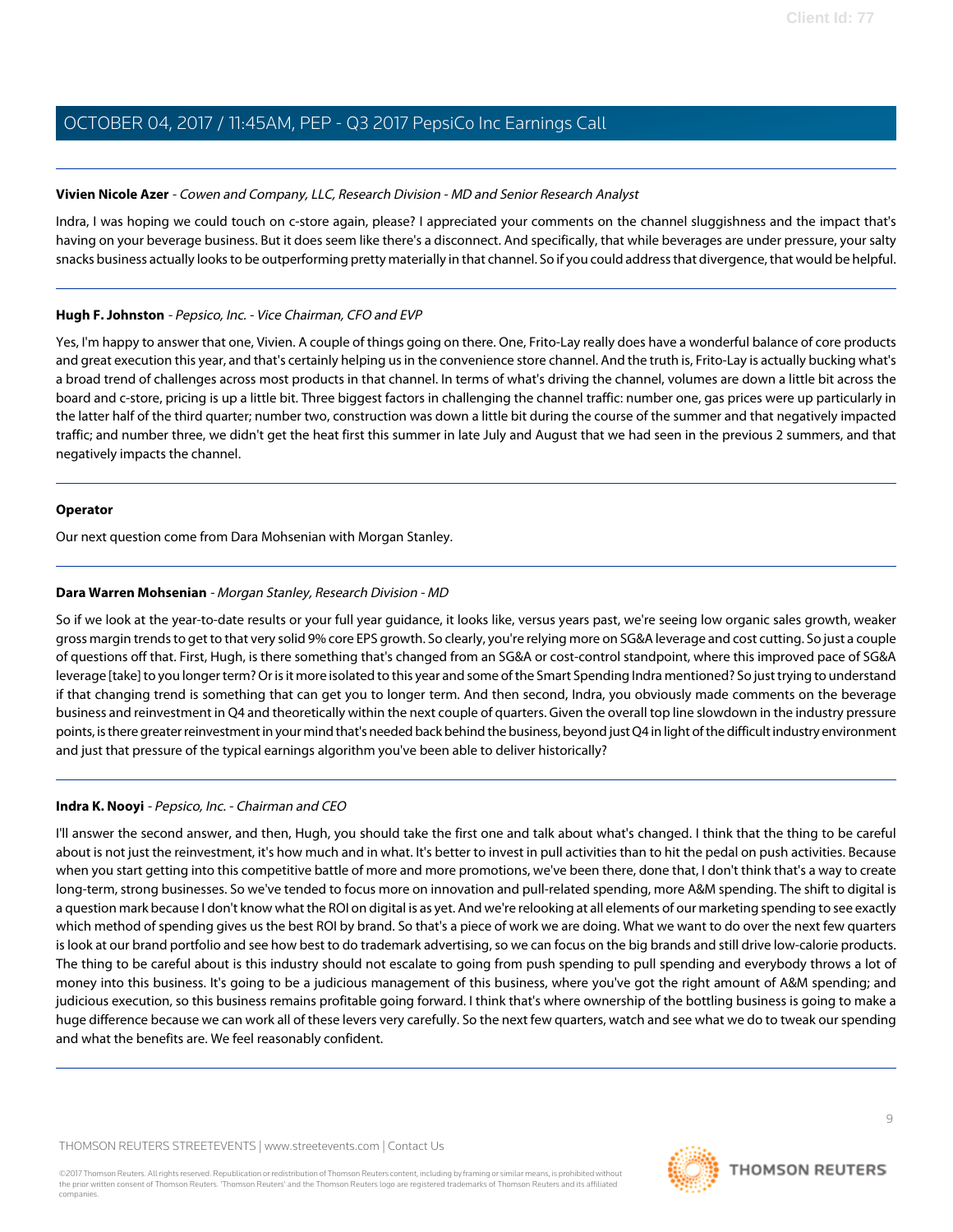#### **Hugh F. Johnston** - Pepsico, Inc. - Vice Chairman, CFO and EVP

Yes, I'm happy to jump in on the SG&A question, Dara. You're right, we -- our gross margins were down a few basis points, operating margin was up a few basis point. The biggest change that we've seen over the last couple of years is Smart Spending. We have about 30 big categories of spend. We've really only gotten into about 5 or 6 of them at this point. The ones that we've done are the relatively simpler ones that -- the travel outside services, facilities and things like that. The more complex areas of spend when you get into distribution, when you get into selling, when you get into certain elements of nonworking A&M, those take a little bit longer. We're working on them right now. We have plans to and expect to see results from those areas of spend over the next couple of years. So to complete the answer to your question, we do expect to be able to continue to leverage Smart Spending to deliver outsized productivity results for the coming years.

#### **Operator**

<span id="page-9-0"></span>Our next question comes from Bryan Spillane with Bank of America.

#### **Bryan Douglass Spillane** - BofA Merrill Lynch, Research Division - MD of Equity Research

I guess my question is maybe a follow-up to Dara's question with regard to the algorithm. One of the questions that we fielded a lot this year is just whether or not the PepsiCo long-term algorithm is really sustainable given how -- all the dynamic changes happening at retail in the U.S., category trends in beverages. So Indra, could you just sort of give your sort of state of the algorithm relative to all the changes that we're seeing occur in the marketplace today, and sort of how PepsiCo is just ensuring that you've still got the sort of the right resources and whether that algorithm is still right?

#### **Indra K. Nooyi** - Pepsico, Inc. - Chairman and CEO

So Bryan, we're not a talking about any long-term algorithm or guidance at this point. We usually do that in the February meeting. But let me tell you in broad shapes, our focus is on innovation, our focus is on portfolio expansion, our focus is on shift to Better For You, Good For You products. And our focus is on productivity and stepped up levels of productivity. The whole goal is to marry our innovation capability with our productivity programs. And we've had remarkable success over many, many, many quarters. This one quarter was a bit of a [toe stub] on North American beverages, and I call it toe stub because there were many external factors that caused this. And believe me, we are all over this business and we will be back. There is no issue. So from a long-term algorithm, just wait until February next year when we do give you the guidance. But all I say to you, our focus is on balanced top and bottom line growth. Invest in the top line, make sure the right productivity to deliver the bottom line growth. Make sure that you invest in all the new capabilities needed and generate the productivity to invest in new capabilities. That is a tried and tested playbook, and we are not backing off of that.

#### <span id="page-9-1"></span>**Operator**

Our next question comes from Lauren Lieberman with Barclays.

#### **Lauren Rae Lieberman** - Barclays PLC, Research Division - MD and Senior Research Analyst

Two things. First was just a follow-up for Hugh on the smart spend conversation. You've mentioned I think 30 buckets, you're 5 to 6 in so far. I'm just curious, is it sort like a pro rata potential, where these first 5 to 6 are not just a little easier to get at, but also bigger pools than kind of what's still to be explored and understand the complexity? That was one. Two is just going back again, I apologize, to North America Beverages. But year-to-date, at least externally the trends haven't been great or less good than they've been in the past. So you'd also already talked about prior to today putting more money behind big franchises, you talked about behind CSDs. If I think back to the Super Bowl, it was Pepsi Zero Sugar that was supported. So I'm just curious kind of how some of this redirecting spending already started? It seems on TV -- I know I'm seeing a lot of the Pepsi ads, are you seeing any lift from that yet? I'm just -- I'm surprised the degree to which -- at sort of this point in time, that something went off

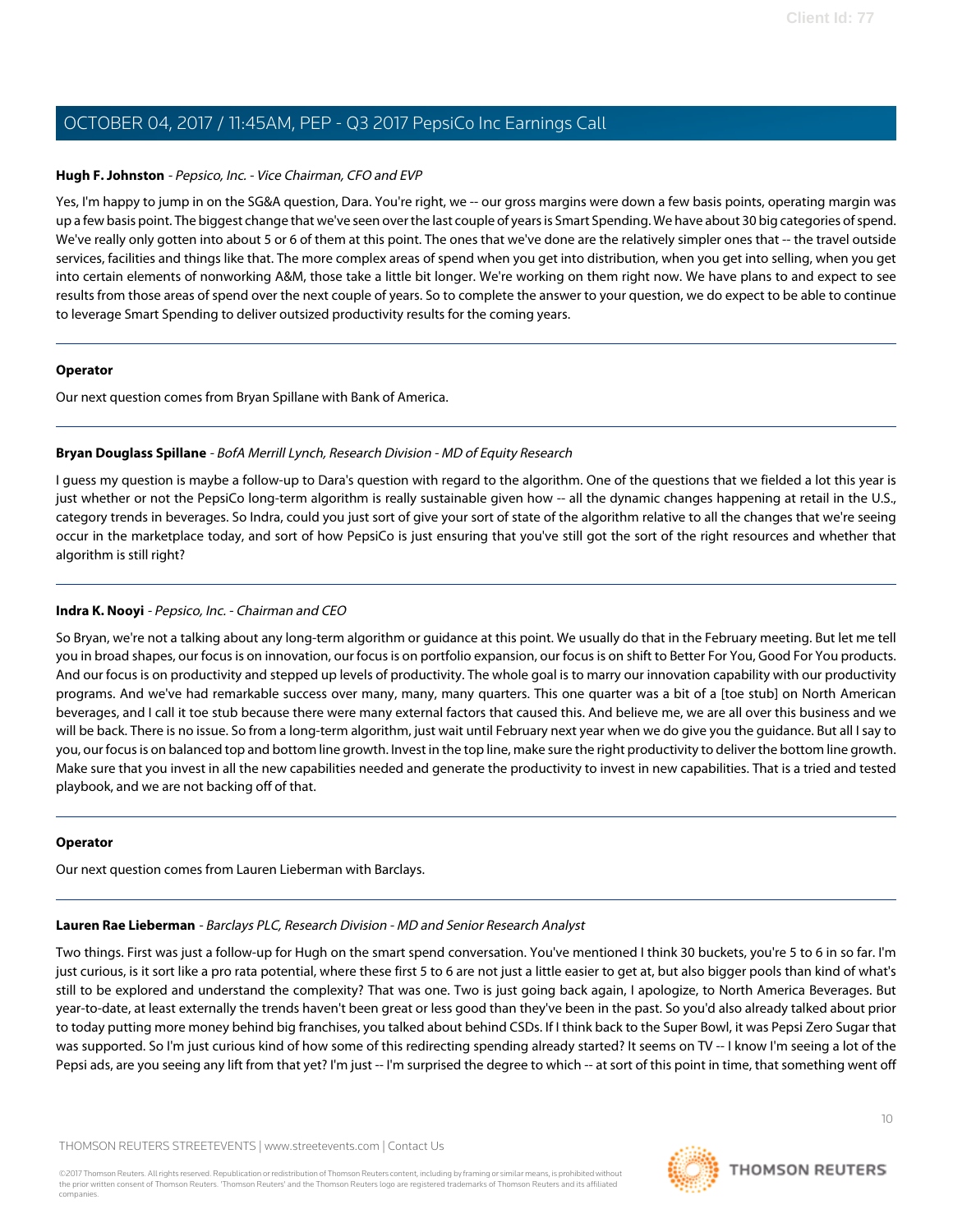internally that say we need to redirect and replan and it didn't happen earlier in the year. So if you can just address kind of what flipped the switch for guys on thinking through this a bit differently?

#### **Indra K. Nooyi** - Pepsico, Inc. - Chairman and CEO

You want to take the first part, Hugh?

#### **Hugh F. Johnston** - Pepsico, Inc. - Vice Chairman, CFO and EVP

Yes, I'm happy to handle that one. Lauren, in terms of the buckets, I would characterize our timing of them not about size but just about complexity. Travel is obviously a relatively simple bucket to get after when you get into distribution and selling and things like, those are just more complex buckets of spend. The size actually of the buckets that we haven't gotten to yet is substantially larger than the size of the buckets that we have already gotten to. So I would think of it as there's lots more opportunity out there, but it just takes more time to get at them. Travel and facilities and outside services and things like that are relatively simple and straightforward to get at, so that's why we're seeing those benefits more immediately. But it's not a question of running out of runway on the size of opportunity.

#### **Indra K. Nooyi** - Pepsico, Inc. - Chairman and CEO

Yes. And talking about NAB trends. When you're looking at weather and you're looking at precipitation, you don't plan for a cooler weather or higher levels of precipitation. So we fully expected that this summer would be a normal summer, not a flaming hot summer, but we thought it'd be normal summer. And so we kept investing behind the brands like Gatorade, but then when the weather completely turned south and -- not literally, but it was cooler and a lot more precipitation, that advertising spending did not give us much lift as we would've liked the business to get. Now if we have not been lapping the 18% growth, it's a whole different ballgame. The problem is, the combination of lapping the 18% growth for the last 2 years in Gatorade, plus the fact that we had a cooler summer this year, when it's our seasonally big quarter, is what caused the issue. And one of the things we've told our businesses is that don't do anything in the short term which will have no lasting impact for the long term. Many years ago, we use to just hit the promotional spending lever. And I think what we're doing very carefully now is saying don't hit the promotional spending lever because that won't last for the long term. So the weather was a big factor. And we hate to use weather as an excuse, Lauren, but the weather was a big factor. And we didn't make all the changes anticipating poor weather, we just kept playing our playbook and that's what caused the issue. Again, it's temporary, we're taking the actions and we are all over it.

#### <span id="page-10-0"></span>**Operator**

Our next question comes from Ali Dibadj with Bernstein.

#### **Ali Dibadj** - Sanford C. Bernstein & Co., LLC., Research Division - SVP and Senior Analyst

So I actually have 2 questions. One is I really appreciate the conversation about responsible growth and push versus pull. So I just really want to make sure that I'm understanding correctly that the tactics going forward to improve some of the slowdown in a NAB is not going to be major increase in promotion, it's not going to be lowering price/mix. So I just want to underline that point and make sure that's not part of the plan going forward. And then related to that, second question, I guess I'm a little confused about the margin discussion that we've been having here. Because it sounds like we're saying there are bigger pies to go after, we're going to get more savings, more spending is going to be better. But we haven't really changed the \$1 billion gross cost savings that we've been talking about for a very, very long time. And that number hasn't changed, it's a very good number. But it feels like there's a gap between gross to net, right? So this year, call it, 20 basis points of margin improvement, 30 basis points on the quarter, less obviously if you take away the NAB asset sale, if you take away the Britvic stake, et cetera, and you're saying you going to invest more back. So I guess long question as usual for the second one, but is that \$1 billion gross savings going to go up so you're going to have to spend more back, so you're getting more margin expansion? Or are you going to have to -- are you just going to spend the same amount

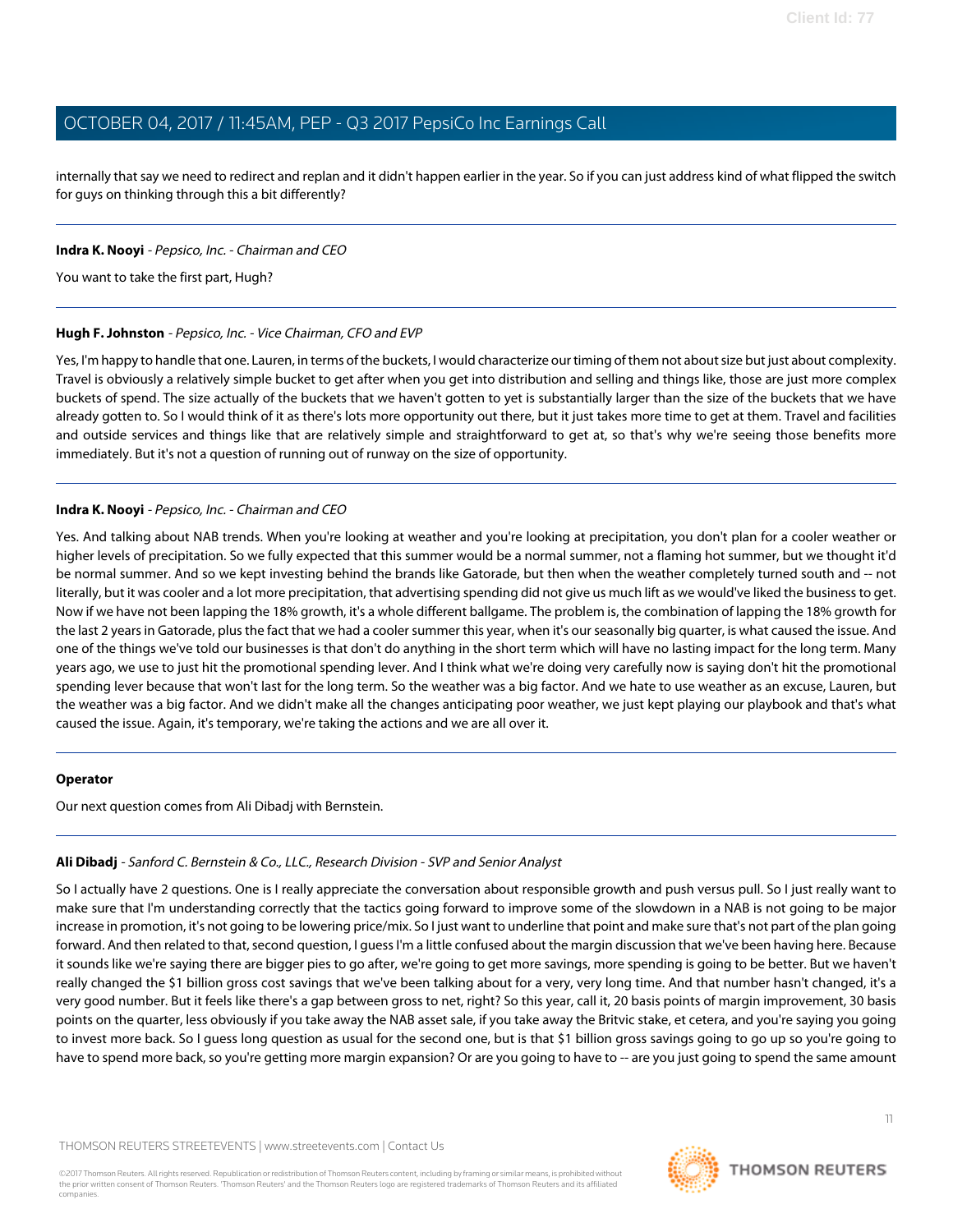more efficiently? Because I'm just confused, the \$1 billion number hasn't changed and I don't know if you're suggesting that's going to go up. So thanks for the pricing question and just margin clarification for me, please.

#### **Indra K. Nooyi** - Pepsico, Inc. - Chairman and CEO

Well, I'm going to talk about the pricing question and then Hugh is going to give you a good answer on the rest of it. As I said, Ali, at least 2 or 3 times, and thank you for asking the question, we are focused on responsible growth. The goal is not to hit the promotional lever and try to just buy short-term volume. And that's the message that's been made very clear to our entire North American beverage business, and Al and Kirk and the team are singularly focused on that. So you will see PepsiCo executing a very responsible strategy going forward, balancing push and pull spending so that it's profitable growth. In terms of productivity and the plans for cost reduction, Hugh, why don't you just provide the answer for that?

#### **Hugh F. Johnston** - Pepsico, Inc. - Vice Chairman, CFO and EVP

Yes, happy to do that. I think, Ali, the confusion that you're experiencing is a result of timing. My comment earlier about we think there's a little bit more cost benefit is a way of explaining why the 9% EPS growth for this year. Regarding the longer term, my broader points there around Smart Spending, where just that there's lots of productivity opportunity left out there. We're not making any changes to the long-term guidance, we're not making any changes to our long-term productivity targets and we're not talking about 2018 yet. I was really just offering some robustness to why we think we can continue to drive the productivity that we've already talked about. Hopefully that helps.

#### **Operator**

<span id="page-11-0"></span>Our next question comes from Robert Ottenstein with Evercore ISI.

#### **Robert Edward Ottenstein** - Evercore ISI, Research Division - Senior MD, Head of Global Beverages Research and Fundamental Research Analyst

Obviously, a lot of focus on the U.S. business. Could you give us a little bit more color on what's going on outside of the U.S.? And you gave us some broad-brush. But are you seeing, for instance in Brazil, some of the other markets, some underlying stabilization and improvement that would give perhaps some confidence going forward of an acceleration?

#### **Indra K. Nooyi** - Pepsico, Inc. - Chairman and CEO

Hugh, do you want to take that? So let me give you some of the -- what we're seeing in some of the geographies. We're actually seeing a strong lift in European business. All of our business -- actually West and East Europe, we're seeing tremendous strength. All our businesses are doing well. We have a wonderful portfolio in the ESSA market. And we have the right marketing programs, the right pricing programs in place, and that's why you're seeing such a stepped up growth rate in the ESSA market, both East Europe and Western Europe. And our Russia business in particular is doing very well, and so we feel very, very good about that. In the Middle East, which is another big market for us, clearly this year we saw the impact of the lower oil price, the tax on CSDs, all of that went into place. Again, we have taken all the appropriate actions to implement more productivity, start to shift the product portfolio. And while we took a short-term shock to the system, we're coming out of that. And we think that the Middle East, North Africa still represents a very, very good market with lots of consumers is still in coming into the peak consumption years. So we feel good about that market. The prospects for recovery in those markets are good. As I look at China and the Asia-Pacific region, our business in China is doing well, especially our snacks business is doing very well. Our Quaker business is doing exceedingly well in China. The team is a good team. Our e-commerce business is on fire in China and doubling in size every year. And it's becoming a learning lab for us to learn how to do e-commerce for the rest of the world, so we feel good about China. The wonderful thing about the rest of Pacific Rim is that you've got many markets, all these little tigers are recording pretty good GDP growth. The markets may not be big as a China or India, but each of these markets contributes positively to our performance, and we've been doing well on those markets and gaining share in all of those markets. We have good bottling partners. Our own operating businesses are very good. Good leadership teams. Those businesses are doing well. We don't see much of a concern in those markets, even though they've gone through some political ups and downs. In the South Asian subcontinent -- India, Pakistan, Nepal, Sri Lanka, we face the

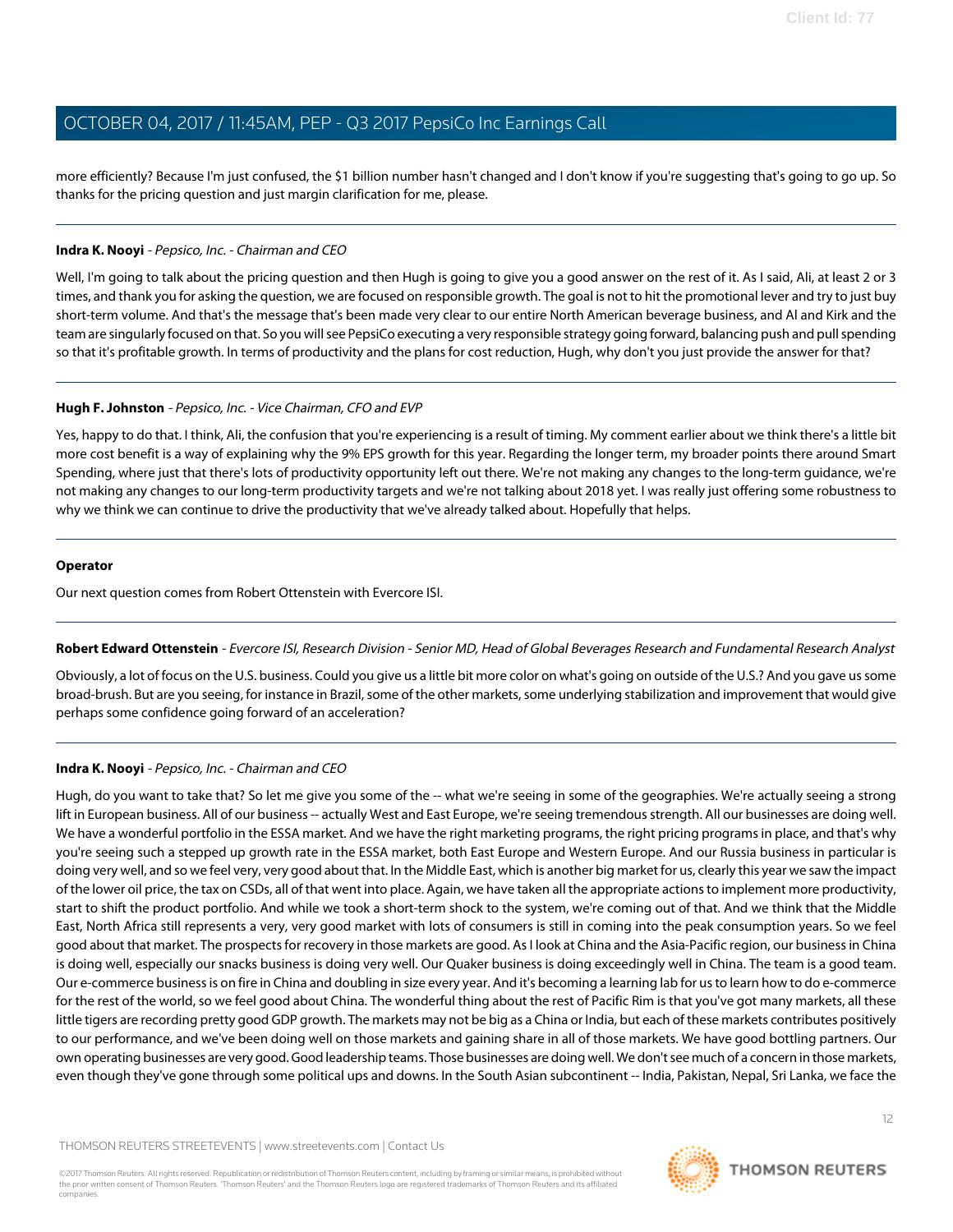normal upheavals from GST, the demonetization -- or remonetization, I should say. We are through all that now. And hopefully, the business will start to steadily recover in India. But Pakistan has been a big success story for us. We have a good business there and it's growing very nicely and profitably. Latin America is a big question. We have strong businesses in Mexico and Brazil in Central America. Clearly, Latin America has gone through its share of geopolitical issues, and recently, the earthquakes have really had a devastating impact in Mexico; and the hurricanes that swept through the Caribbean and Puerto Rico have a really decimated those islands. In spite of that, the teams have performed well. And our Brazil business is doing very well, and our Mexico business is doing well across both snacks and beverages. So in those markets, I would say we're holding in Latin America, doing exceedingly well in the ESSA region. Our AMENA sector is, in spite of all the issues, coming back very nicely. North America's our core, and we remain positive about the North American business. Now and then, there will be a quarter where some business has a hiccup or a toast up. The resilience of our overall portfolio is what allows us to deliver the numbers we're delivering. So overall, we still feel quite confident about our prospects and we are buckling our seatbelts and saying, "There will be geopolitical instability, there will be weather-related issues, we just have to build a portfolio that can weather that and somehow [profit] through and deliver the performance."

#### **Operator**

<span id="page-12-0"></span>Our next question comes from Pablo Zuanic with SIG.

#### **Pablo Ernesto Zuanic** - Susquehanna Financial Group, LLLP, Research Division - Senior Analyst

Look, just 2 quick ones. One, I understand the idea with retailers who will try to get space back for CSDs, that it's a case of and, and not or. But when I see LaCroix in some targets having 30 feet of space and Coke and Pepsi each maybe 5 or 6, I wonder how much is it about what you can do and about what the retailers and the consumer wants. So if you can comment on this strategy, on the retailers, on the retail space, I find that it would face a lot of pushback from the retailers? And number two -- which maybe means you just have to double-down on non-CSDs, but that's the question. And the second one, I know this is going back in time, but when you bought Wimm-Bill-Dann back then, you were talking about dealing a third leg with this big nutrition arm. And since then it's been -- it's become more about transforming the potato chips, to better nutrition and drinks and so on. Maybe you got -- things got changed because of [IT] displeasure back then. But is there -- is this a moment to maybe think about that third leg again?

#### **Indra K. Nooyi** - Pepsico, Inc. - Chairman and CEO

Pablo, great question. First of all, we always get pushback from retailers and everything. I think the real thing is that from PepsiCo's perspective and DSD company, we have big brands and our brands have high velocity. So the combination of those 3 yields tremendous profitability for retailers. And clearly, some upside brands have come in and taken a lot of shelf space. Our challenge is not to just say, "Hey, give us more space for core CSDs," it's how do we provide the right innovation to go after those upstarts who are taking a lot of space. I tell you one of the issues I would say, and I take full responsibility for this, maybe in a couple of cases we were slow to respond to some of these newcomers who have taken a lot of space. And believe me, we will fix that. And going forward, the agility and speed of response from our company will go up significantly. Sometimes when you have too many big brands and too much success under your belt, you lose a little bit on speed, and we are working to fix that. So I think you'll find that the retailers actually welcome the DSD suppliers to keep their shelves looking good going forward, and that's what we provide with our beverage portfolio. In terms of the third leg, we have tried to build it organically with success, Wimm-Bill-Dann was the last big acquisition we made, and except for the Russian ruble that went through its own share of challenges after we bought Wimm-Bill-Dann, coming out of that, the business has performed exceedingly well. It's an ideal portfolio. I think what we have to be very, very careful about -- if we went off and built that third leg through acquisitions, we have to think hard whether they're shareholder value creating, what kind of a premium do you pay for any acquisition and how do we realize the benefits of that deal enough to offset the acquisition premium. And believe me, the stuff we've looked at so far, we don't see a clear path to that. And so as we stress many, many times to all of you, we want to make sure that any major acquisition we may -- minor or major, I'm sorry, any acquisition we make has a clear path to value creation. And if we don't see that, we typically do not make the acquisition. We try to do things organically. It may take longer, but they create much more value over the long term. Hugh, did you want to add anything on that?

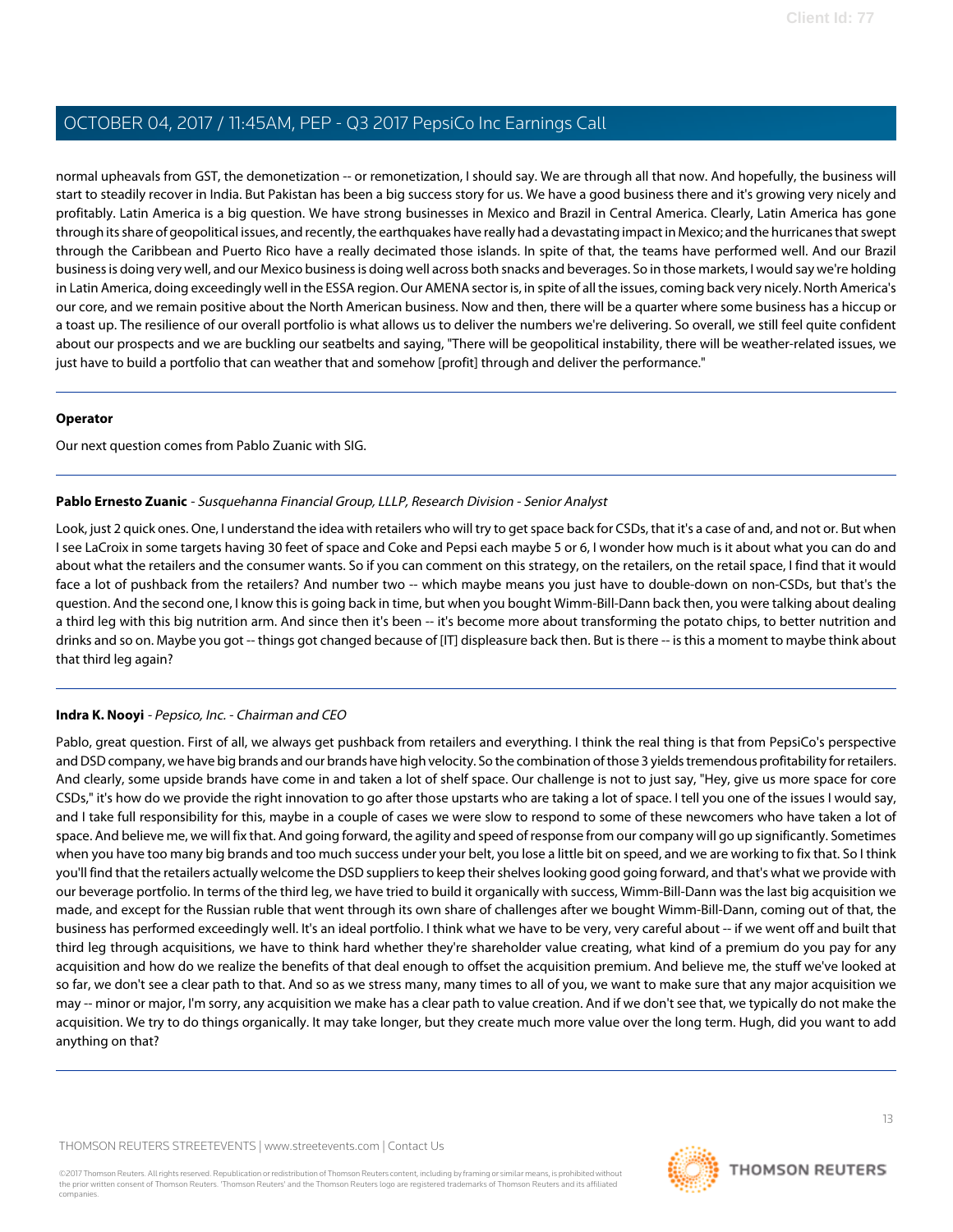#### **Hugh F. Johnston** - Pepsico, Inc. - Vice Chairman, CFO and EVP

No, I think that was perfect.

#### **Operator**

<span id="page-13-1"></span>Our next question comes from Mark Swartzberg with Stifel Financial.

#### **Mark D. Swartzberg** - Stifel, Nicolaus & Company, Incorporated, Research Division - MD

Continuing this line of questioning on the algorithm, of course you're not going to give us an update. But I do wonder if we're seeing a bit of a prequel to how you'll keep delivering the algorithm, meaning, it seems that productivity and cost savings are gaining importance. And while I think we all agree that 1.7% is not the right run rate, you're going to be do better than that. You did take your revenue growth for the year down to at least 3% before we had the third quarter. So -- and you were doing 4s and 5s. So is it right to think that you need to lean harder into productivity to get to the same outcome over a series of years to come?

#### **Indra K. Nooyi** - Pepsico, Inc. - Chairman and CEO

Don't know. Don't know, Mark. You know what, I think with our revenue growth rate, they're still up there in the top performance in the whole food and beverage space. And so it's an environment that requires us to modify our model, our innovation model, our retail, our outreach model. And you know what, when you go through these sorts of transformations and you're tweaking part of the business model, there will be issues along the way. If we focus on the year and looked at our performance versus other people in the space, I think we stack up pretty well, both on the top and the bottom line. And so will we lean harder on productivity, we will always lean harder on productivity, because we believe that we ought to take out any cost that is not value creating and put it back into investments in the business or flow it through to the bottom line. And that has been our modus operandi. So productivity will always be paramount in PepsiCo. As we get better at it, we will keep doing more of it. But we are not taking our focus off of growing the top line. To us, growing the top line is really the right way to grow the company in a very, very balanced way. So we are redoubling our efforts to grow the top line. We're looking to see how to spend the A&M that we put out in a much more efficient way. To me, that's the holy grail. We all spend a lot of money on A&M, how do you spend it in an efficient way so we get the appropriate lift from the A&M? But you know, it's interesting times in the entire CPG world globally. And we have the size, scale, capabilities, the brands to be a very, very important player in this business and a top performer, and that's what we're focused on maniacally. And Mark, let me just close by saying, personally, I'm completely committed to this company because 50x my salary is in PepsiCo stock. And with that level of ownership, believe me, this is something Hugh and I focus on 24 hours a day.

#### <span id="page-13-0"></span>**Operator**

Our next question comes from Caroline Levy with CLSA.

#### **Caroline Shan Levy** - Macquarie Research - Senior Analyst

I would really appreciate your take on the changing climate of retail, because that is on everybody's mind so much with Amazon buying Whole Foods. I know that you touched upon what's going on in your e-commerce business. But the other conversation that's raised its head is private label. And over many decades we've had this conversation about will it suddenly take off and become like Europe and the U.S. So I'd really love your opinion as to what e-commerce and Amazon probably change that dynamic, because private levels really never succeeded in your categories.

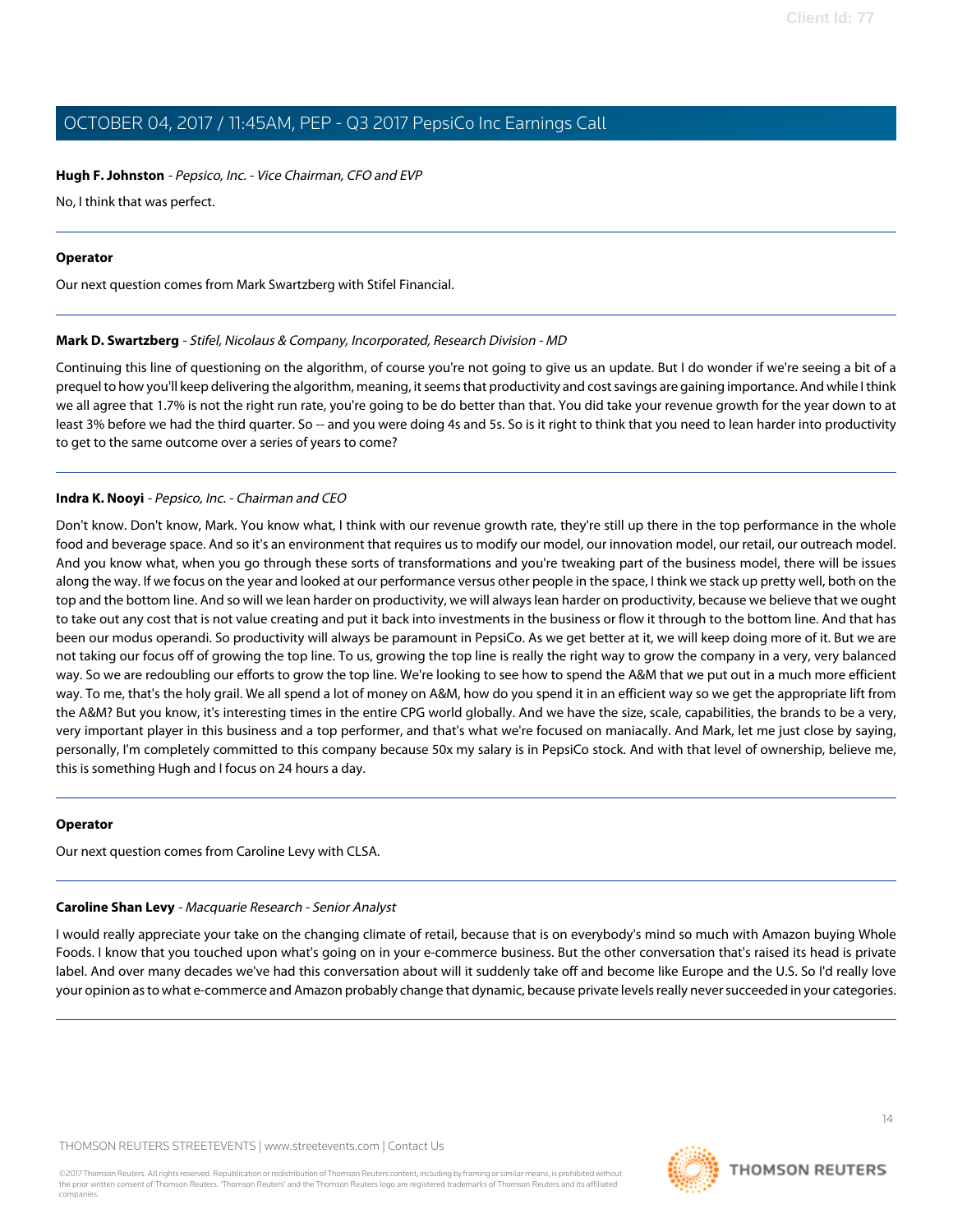#### **Indra K. Nooyi** - Pepsico, Inc. - Chairman and CEO

Yes. Look, even in Europe, our categories have had private label penetration, but not to the extent that many other HPC or other categories have had. Having said that, we are not complacent about any of this. Basically, I think, as we look forward, we're still looking at retailers. If they want to deliver margin growth in a period in which they're seeing price compression, they have a couple choices. They can do private label or they can get more efficient or they can get innovation to the stores from the big manufacturers that drive more traffic and velocity. So I think what could happen -- Caroline, this is just my perspective, is that you could see a bifurcation. You could see big brands, big companies taking the burden off of retailers through DSD and by bringing our own label into the store and driving more velocity and traffic through the big brands and innovation. And then you could see on the other end, a combination of small brands and private label that flanks it on the other side. What could be squeezed in the middle is sort of the mid-size brands. Now this is just my perspective, and we've been looking at all of this really hard. We think that could be a possible scenario going forward. So from our perspective, doubling down on big brands, making sure innovation is there, making sure execution is perfect and making sure our whole system is aligned, so when we have to make changes, we can do it fast. And then within our company, making sure we have enough levers on productivity so we can get more and more efficient deploying automation and other tools to be able to put it back on innovation, driving the top line growth, whatever we have to do. I think that's going to be the game going forward. As we said in the last call, this is going to be a period of brilliant disruption over the next 3 to 5 years, and we're going to approach it with pessimism or optimism. We actually think this could be a time when a lot of competitor balances could be reset. And as perhaps the largest U.S. company in food and beverages and the second-largest food and beverage company in the world, believe me, we will play an outsized role in this resetting of the competitive balance.

#### **Operator**

<span id="page-14-0"></span>Our next question comes from Andrea Teixeira with JPMorgan.

#### **Andrea Faria Teixeira** - JP Morgan Chase & Co, Research Division - MD

So first on Frito. I think going back to Caroline's question and I think also [building] into what your comments, but just curious how you're seeing your competitor, any competitor reaction, because clearly you have been gaining share consistently there. And if you're seeing anything in terms of your DSD against one of your competitors kind of getting out of DSD, if you're seeing any potential reaction to that? Or are you sort of seeing that market share gains as secular and more resilient than before?

#### **Indra K. Nooyi** - Pepsico, Inc. - Chairman and CEO

Go ahead, Hugh.

#### **Hugh F. Johnston** - Pepsico, Inc. - Vice Chairman, CFO and EVP

Yes. I'm happy to answer that, Andrea. I think what you see is more resilient rather than temporary. A lot what's happening right now with Frito-Lay is less driven by what competition is doing and just more driven by the fact that Frito-Lay is both running the core portfolio very well and innovating well around that portfolio with products like Stacy's and Smartfood and many of the premium products. So if you look at what's going to drive Frito-Lay's growth for the future, it's going to be continuing to execute that core portfolio and continuing to innovate premium, and that will likely result in continued share gains over time, not anything that's happening competitively.

#### **Indra K. Nooyi** - Pepsico, Inc. - Chairman and CEO

So thank you all for your questions. And let me just summarize by saying we are pleased with our year-to-date results for the third quarter, with strong results across most of our sectors, and we expect our top line performance to accelerate in Q4 as performance at NAB recovers. And we're on track to deliver our fifth consecutive year of at least 9% core constant currency EPS growth. And we believe we are well positioned to continue to perform well over the long run.